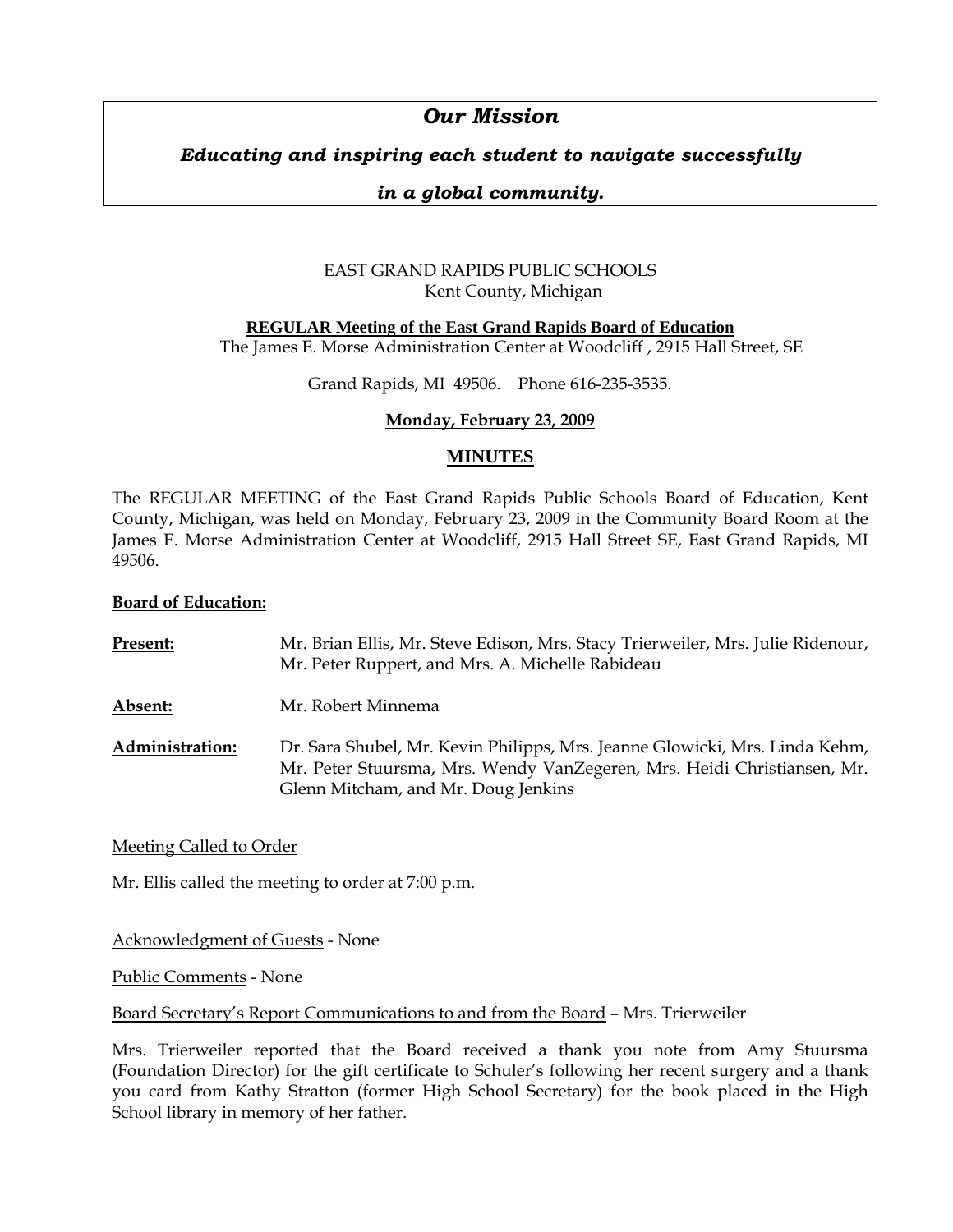#### High School Student Council President's Report – Mr. Sam Wohns

Mr. Wohns reported that today was the first day of Kabookie week. There was an assembly today at the High School with a guest speaker touching on the topic of random acts of kindness. Mr. Wohns stated that the assembly went very well. He noted that there are many fun activities planned for the rest of the week for all staff and students. He stated that the Student Council will be sponsoring 2 juniors and 1 sophomore for summer youth conferences this summer.

## EGREA President's Report - Mrs. Nancy McSkimming

Dr. Shubel filled in for Mrs. McSkimming, who is ill. She stated that staff was very appreciative of the Professional Development days last week and that kudos go to Jeanne Glowicki and the committee who planned and brought this together.

#### *Information Items:*

Report on February Professional Development Days – Mrs. Jeanne Glowicki and Mr. Doug Jenkins

Mrs. Glowicki and Mr. Jenkins gave a brief overview of the Professional Development days. The Committee has already begun planning for next year. The theme this year, which was carried over from opening day, was "Do You See the Whole Picture". The two days were very successful and entertaining for all who attended.

## Facilities Update – Mr. Steve Edison

Mr. Edison reported that 2007 projects are on time and in budget. Later in the meeting the Board will be asked to give approval for Memorial Field turf. He noted that the Contingency fund is in good shape and there is no more ground breaking to be done. The 2006 proposal is coming in right on budget and that contingency money has already been earmarked.

First Reading of Revised Policy #7110 and Rules #7110-R (Basic Program) (Enclosure #9) – Mrs. Jeanne Glowicki

Mrs. Glowicki reviewed the changes proposed for both the policy and rules. The proposed changes line us up to be in compliance with MMC. There was discussion by the Board of the proposed changes.

First Reading of Revised Policy #7630 and Rules #7630-R (Graduation Requirements) – (Enclosure #10) Mrs. Jeanne Glowicki

Mrs. Glowicki reviewed the changes proposed for both the policy and rules. There was discussion by the Board of the proposed changes.

First Reading of Revised Rules #4510-R (Computer Network) – (Enclosure #11) Mr. Doug Jenkins

Mr. Jenkins gave a brief review of the proposed changes to the rules. Mrs. Trierweiler noted that rules do not have to be voted on, only policies.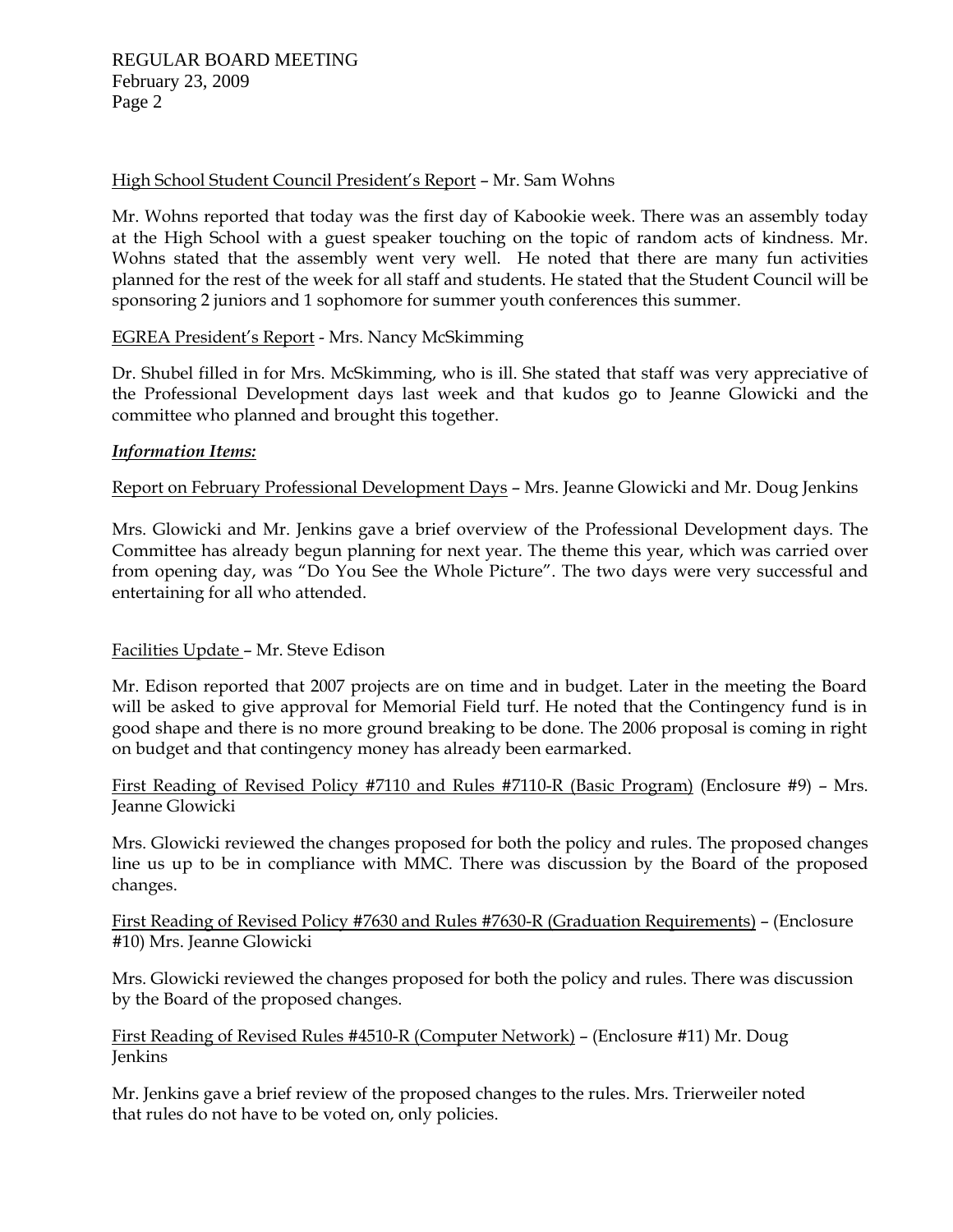New High School Course Proposal – Guided Study – (Enclosure #12) Mrs. Jeanne Glowicki and Mrs. Kara Green

Mrs. Glowicki and Mrs. Kara Green presented an overview of the Guided Study proposal. The format of Guided Study: Re-teach lessons, communication and organization. Mrs. Green noted that with MMC being required, this is a great tool to support all types of learners. The presentation finished with a voice over from a real student taking this course and how it has worked for her and her school work and life process. There was discussion and questions from the Board.

New High School Course Proposal – Computer Animation and Game Design – (Enclosure #13) Mrs. Jeanne Glowicki and Mr. Patrick Reed

Mrs. Glowicki and Mr. Reed presented an overview of the Computer Animation and Game Design proposal. Mr. Reed introduced Sharon Pollice and Terry Szpieg who are here for support this evening. This course would qualify toward MMC credit. There was discussion and questions from the Board.

March is "*Collaborative Reading Incentive Month*" - (Enclosure #14) Mrs. Jeanne Glowicki, Mrs. Susan McCaffrey, Ms. Dawn Lewis and Ms. Michelle Minerd

Mrs. Glowicki gave a brief background of the collaborative effort between the schools and the EGR library to promote Collaborative Reading Incentive Month during March. Mrs. McCaffrey and Ms. Minerd further explained the collaboration and gave examples of what the library and the schools will be doing.

## Michigan Merit Curriculum Continued – (Enclosure #15) Mrs. Jeanne Glowicki

Mrs. Glowicki and Mrs. Cannon gave an update of the revised materials for the MMC. They discussed the topic of personal curriculum for both special education and general education. There was discussion and questions from the Board.

## *Action Items - Consent Agenda:*

| Background:     | In order to save time during the meeting, we are using a Consent<br>Agenda. Items in the Consent Agenda include those that are routine<br>or have been previously discussed by the Board of Education. Any<br>Board Member may request to have any item removed for a separate<br>discussion and vote. |
|-----------------|--------------------------------------------------------------------------------------------------------------------------------------------------------------------------------------------------------------------------------------------------------------------------------------------------------|
| Recommendation: | Motion to approve items in the Consent Agenda Numbers _16<br>through $18$ .                                                                                                                                                                                                                            |

Approval of Minutes of SPECIAL MEETING of 1/26/09 (Enclosure #16)

Approval of Minutes of REGULAR MEETING of 1/26/09 (Enclosure #17)

Approval of Payment of Bills for January 2009 (Enclosure #18)

Mr. Edison moved to approve consent agenda items 16-18. Mrs. Ridenour seconded the motion. Motion passed 6-0.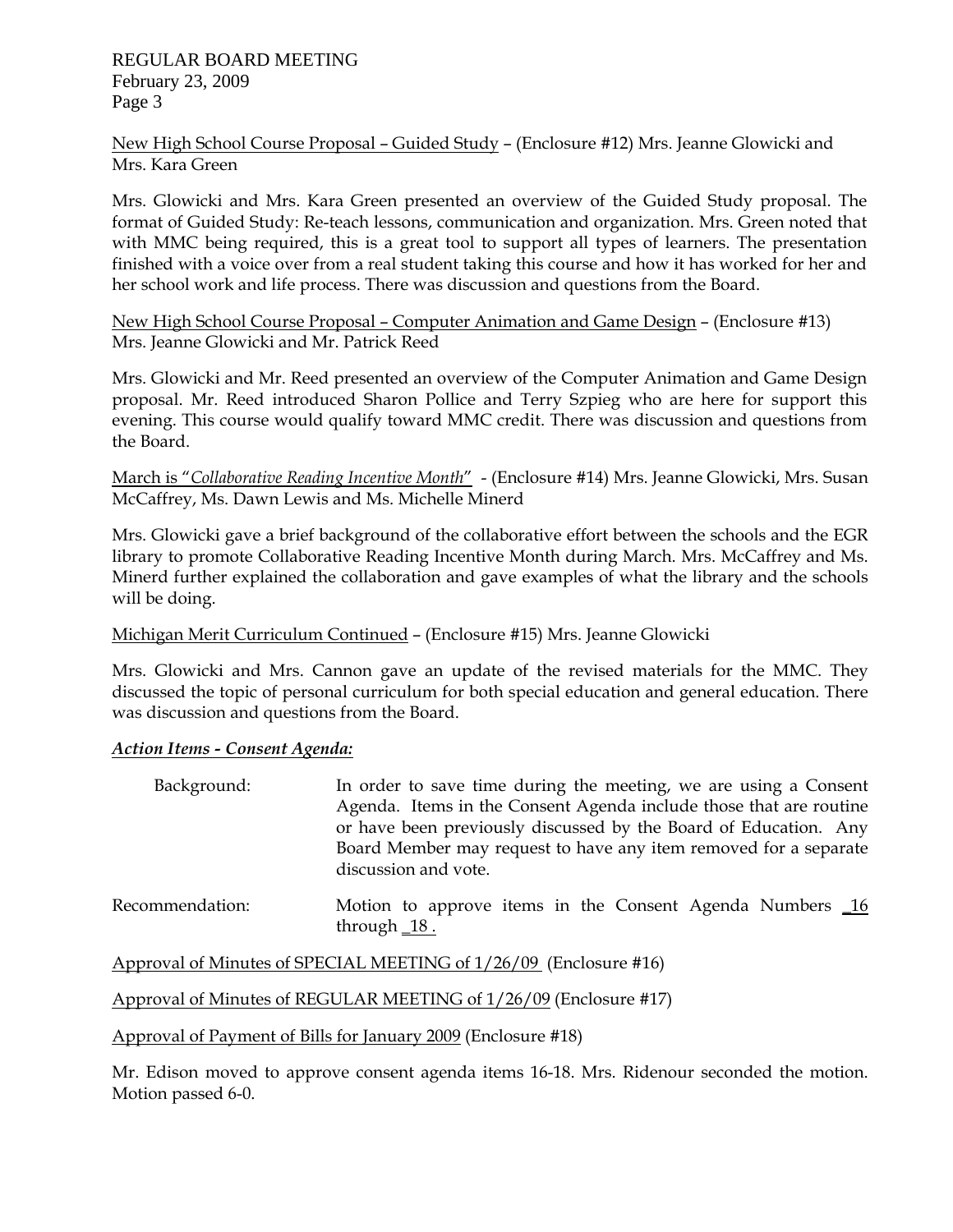#### *Other Action Items:*

#### Approval of the Schools of Choice Resolutions for 2009-2010

East Grand Rapids Public Schools has participated in the Kent Intermediate School District Collaborative Schools of Choice Program since its inception in the 1996-97 school year.

#### Approval of a Resolution to Opt Out of Section 105 (Enclosure #19A)

East Grand Rapids Public Schools has opted out of the State Choice Plan since the inception of the KISD Collaborative Schools of Choice Plan in the 1996-97 school year.

Mr. Edison moved to pass a resolution to exercise the option permitted by Section 105 of the State School Aid Act of 1979, as amended by Public Act 300 of 1996, to not accept Section 105 applications of non-resident students from outside our district, for purposes of operating an intermediate school district-wide schools of choice program in accordance with Section 105 for the 2009-10 school year. Mrs. Rabideau seconded the motion. Motion passed 6-0.

#### Approval of a Resolution to Opt Out of Section 105c (Enclosure #19B)

In accordance with Section 105c as permitted in the State School Aid Act, Public Act 119 of 1999, as amended by Public Act 297 of 2000, it is recommended that East Grand Rapids Public Schools not accept applications for enrollment from residents of contiguous intermediate school districts for the 2009-10 school year.

Mrs. Ridenour moved to pass a resolution to exercise the option permitted by Section 105c of the State School Aid Act, Public Act 119 of 1999, as amended by Public Act 297 of 2000, to not accept applications for enrollment from residents of contiguous intermediate school districts for the 2009- 10 school year. Mrs. Trierweiler seconded the motion. Motion passed 6-0.

#### Approval of a Resolution to Participate in the 2009-10 Kent Intermediate School District Collaborative Schools of Choice Program (Enclosure #19C)

This is the seventh year of the KISD Schools of Choice Program.

Mrs. Trierweiler moved to pass a resolution to participate in the Kent ISD Collaborative Schools of Choice Program for the 2009-10 school year. Mrs. Rabideau seconded the motion. Motion passed 6-  $\Omega$ 

#### Approval of 2007 Bond Bid Package #5 (Memorial Field Replacement) (Enclosure #20)

Bids were received for the replacement of Memorial Field and supporting equipment as part of the 2007 Athletic Facility construction program. The Facilities Committee has reviewed the bids and recommends approval.

Mr. Edison moved to approve contracts to complete the replacement of Memorial Field and provide supporting equipment as part of the 2007 Athletic Facility construction program as presented in Enclosure #20. Mrs. Rabideau seconded the motion. Motion passed 6-0.

#### *Administrative Reports:*

Superintendent – No reports this month